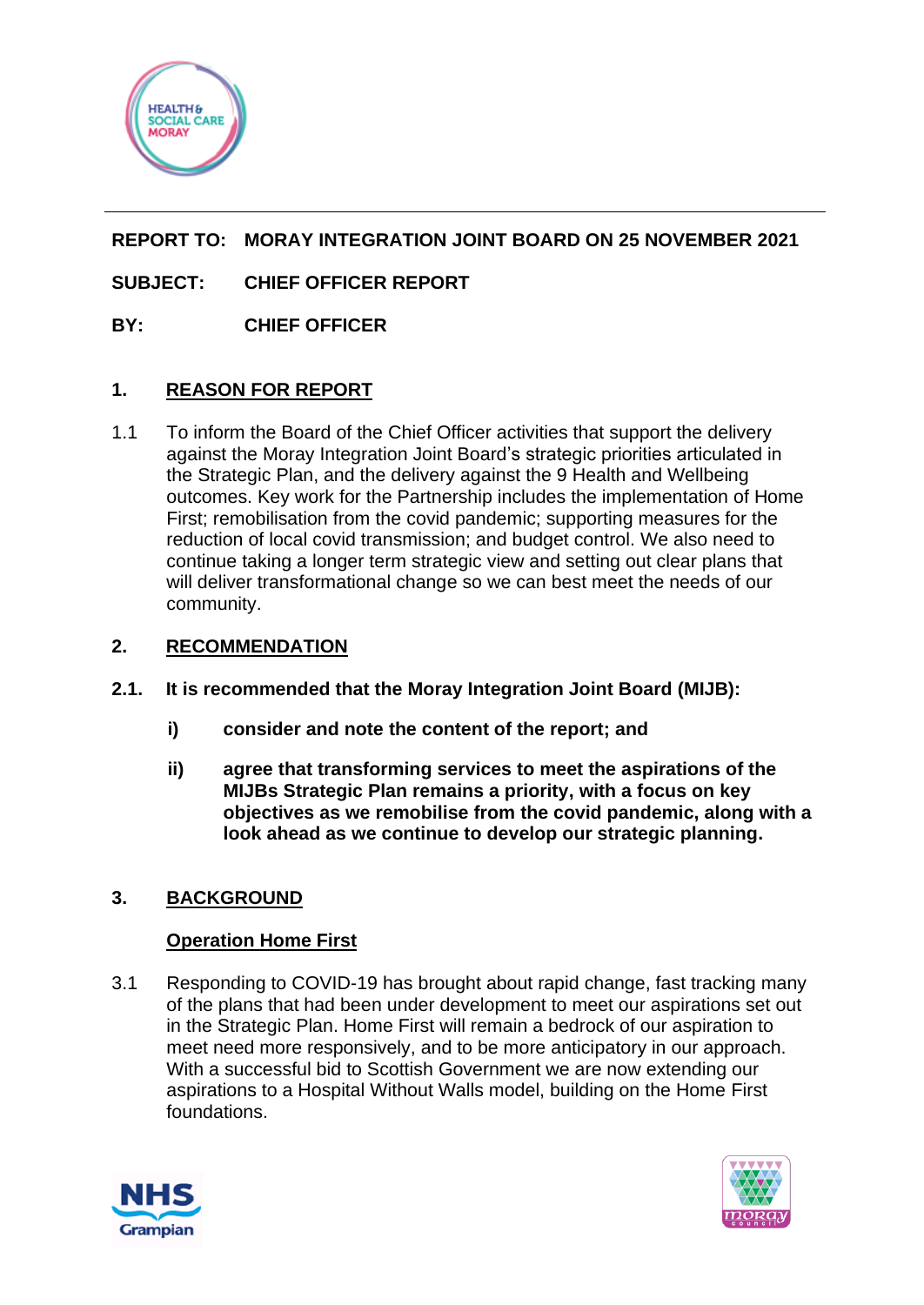#### **Remobilisation**

- 3.2 To date the system has coped with some significant surges in demand, with a pan Grampian approach in how surge and flow through the system is managed to ensure patients/service users receive the care they require. Staff within Moray, across all sectors of health and social care, including independent providers and the third sector, have stepped up to the challenge on a daily basis. There is pressure in some service areas which will require a particular focus to work through the backlog of referrals.
- 3.3 As part of the development of our performance framework, and to support remobilisation, we are seeking further performance indicators from services to understand system pressures and how one part of the system impacts on other elements. A key risk to achieving the IJBs objectives is the availability of staffing. Staff sickness/absence/vacancies will be monitored closely, on a weekly basis, and we are working at a pan Grampian system to tackle the recruitment challenge.
- 3.4 The general picture across Scotland is of a rise in covid infections, with sharp spikes being seen in Moray. This is leading to increased hospitalisations, at a time when services are already under pressure. Further work is ongoing to increase capacity, and to plan ahead for winter. Operation Iris is being enacted at a Grampian wide level to manage the health and care system through winter, along with the current pressures being experienced across the system, with Portfolio Leads taking a key role in delivery.
- 3.5 Health and Social Care Moray has a statutory duty to provide equipment and adaptations to its residents in order to meet their needs and to facilitate them to live safely and independently in the community. There is now a significant back log in those waiting for an Occupational Therapy assessment that have been screened through the duty system as meeting the criteria as "substantial". Currently the community Occupational Therapists only have capacity to deal with "critical" referrals. The demand for Community Occupational Therapy input in Moray is high:- 2432 referrals in 2019, an average of 203 per month. 1807 referrals in 2020, an average of 151 per month.
- 3.6 The referral rate dropped during the first lockdown. It has however increased to pre-pandemic levels, with an average of 204 referrals per month during 2021.
- 3.7 Our suppliers have also been effected by the pandemic, with delivery of specialist equipment and home adaptations often being delayed. This has resulted in increased risk and difficulty resolving issues in a timely way. Equipment and Adaptations, at the right time, can be life changing for an individual, and for their family members or carers. Provision can postpone the need for a house move or for additional care; they prevent hospital admissions; and they enable early discharge from hospital and ultimately allow individuals be independent or more independent with activities of daily living.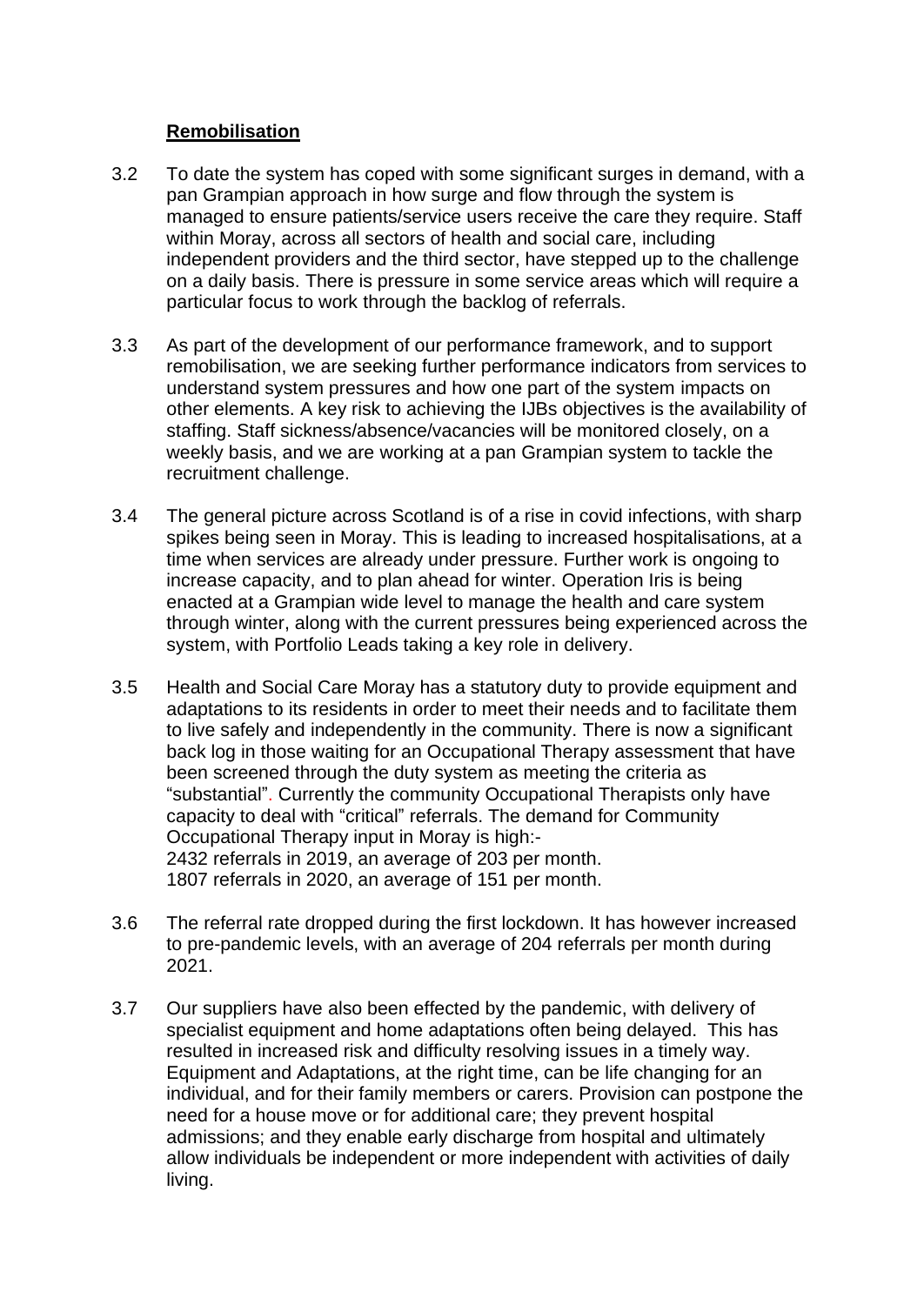- 3.8 In order to begin recovering from this position, the service has been looking at ways of speeding up the referral to intervention time. There is access to simple pieces of equipment to assist an individuals with activities of daily living to be more independent without requiring a formal OT assessment. The service has extended the prescription list for equipment that non OT staff can issue directly. A duty OT team is in place to screen referrals and to provide direct access to equipment. The plan is to reduce the waiting list for housing adaptations and waiting time for bathing/shower assessment by employing a senior OT Assistant to work exclusively on the waiting list.
- 3.9 The OT service and Mental Health Service have met and discussed the current situation. This has resulted in very positive collaborative approach and the vacant WTE OT post in MH will be realigned to LA OT service. This post will be integral to the community OT service and focus on older people with undiagnosed /diagnosed cognitive impairment. This is a substantial volume within the current waiting list and therefore a very effective realignment of resource to help mitigate the current risk and work towards the recovery plan.

#### **Lossiemouth Locality Health and Wellbeing Community Engagement and Public Consultation update**

- 3.10 The IJB approved the commencement of a public engagement exercise in the Lossiemouth locality. The steering group for overseeing the Community Engagement process has been established and now has Community Council, Community Group, Third Sector, Moray Coast Medical Practice, NHSG, Moray Council, and Health and Social Care Moray representatives. The group currently meets weekly and has met four times.
- 3.11 Communication is via the Community Council/Associations, Social Media Platforms, and the Health and Social Care Moray website. Press releases will follow at key future stages.
- 3.12 HSCM staff have met with representatives from Burghead Community Council and Hopeman Community Association and have attended a meeting of each group to outline the engagement process.
- 3.13 Initial discussions have taken place with transport providers (Stagecoach, Dial a Bus and the Community Mini Bus Group) and further meetings are scheduled. This information gained will be shared at the various engagement events.
- 3.14 A survey has been carried out on the Burghead and Hopeman Branch Surgery Buildings. The information gathered is being formalised into a report. This information will be shared at the various engagement events. Patient population and demographic data has been collected and is currently being formatted into visual information boards for various community engagement events.
- 3.15 Community Focus Groups will take place in early January 2022. A report will be produced following the community engagement process which will be formally presented to the IJB. Which will further inform the Moray IJB of the options available, community and stakeholder views and recommendations as to how best to progress. Timescales for formal reporting to the IJB will be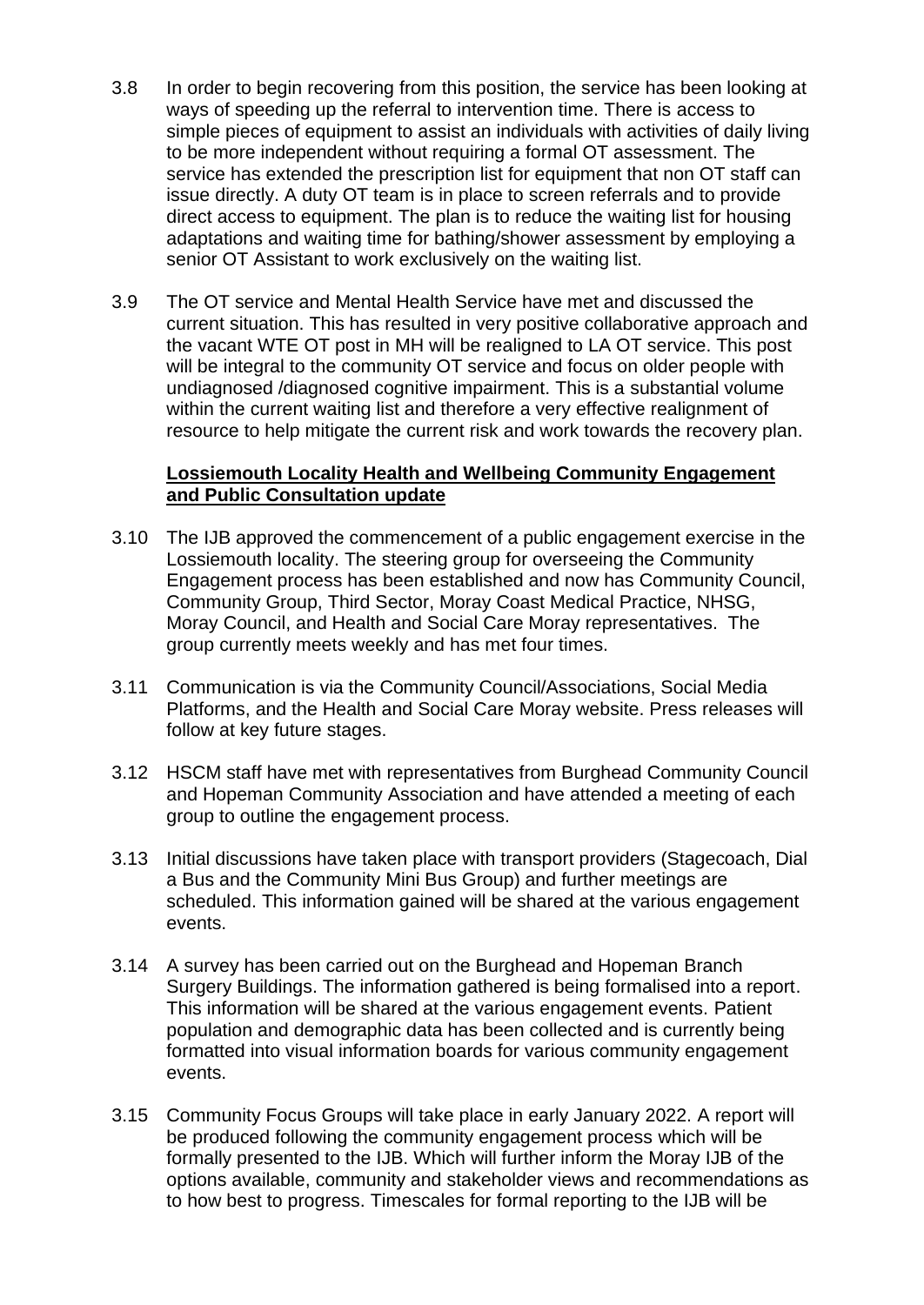clearer once Community Engagement events have started in early December 2021 and the survey feedback has been analysed.

## **Covid Vaccination Programme**

3.16 By the end of December 2020 all care home residents along with staff had been offered the first dose vaccine. Second dose vaccines have been administered in line with the Chief Medical Officer direction, and we are now delivering booster injections alongside the flu vaccination programme. . Uptake rate information is available on the Public Health website at [https://www.publichealthscotland.scot/news/2021/february/covid-19-daily](https://www.publichealthscotland.scot/news/2021/february/covid-19-daily-dashboard-now-includes-vaccination-data/)[dashboard-now-includes-vaccination-data/](https://www.publichealthscotland.scot/news/2021/february/covid-19-daily-dashboard-now-includes-vaccination-data/)

## **Portfolio arrangements**

- 3.17 Covid-19 has presented the greatest challenge the health service has faced. As NHS Grampian recovers, remobilises and renews as part of the North East system there has been reflection on how best to move forward to demonstrate learning and improvement from Covid-19 is an imperative. During the pandemic the effectiveness, efficiencies and better outcomes that can be achieved when we work together as public sector have been demonstrated, where that is with partners and communities rather than individual entities. To deliver further on this whole system, integrated approach, there is a desire to transition from an organisational leadership and management model to a system leadership and management approach. On an interim basis, as the model is developed, the Chief Officer is continues to provide a leadership role for Dr Gray's Hospital alongside the responsibilities already carried, thus expanding the portfolio to encompass all Moray health and care services.
- 3.18 The senior management team membership for health and social care in Moray has been revised to incorporate community and acute leaders, and is functioning with an integrated approach and a responsibility for the success of the whole Moray health and care system. The response to pressures and a potential increase in demand from covid will be a response from Moray health and care across acute and community, with an integrated approach to balancing care across the system.

# **Budget Control**

3.19 Transformational change that meets the test of quality and safety must also be efficient, making the best use of available resources. The senior management team in the Health and Social Care Partnership are meeting regularly to review spend, identify additional savings and to track progress on transformational redesign so that corrective action and appropriate disinvestment can be supported. There is a continued commitment from Scottish Government to support the covid response for the remainder of this current financial year. Scottish Government have also recently announced additional investment of more than £300 million nationally as a direct response to system pressures and to support intense winter planning. The funding is based on four key principles of maximising capacity, ensuring staff wellbeing, ensuring system flow and improving outcomes. The Senior Management Team is currently working through proposals to best support existing pressures and ensure the principles of the funding are followed.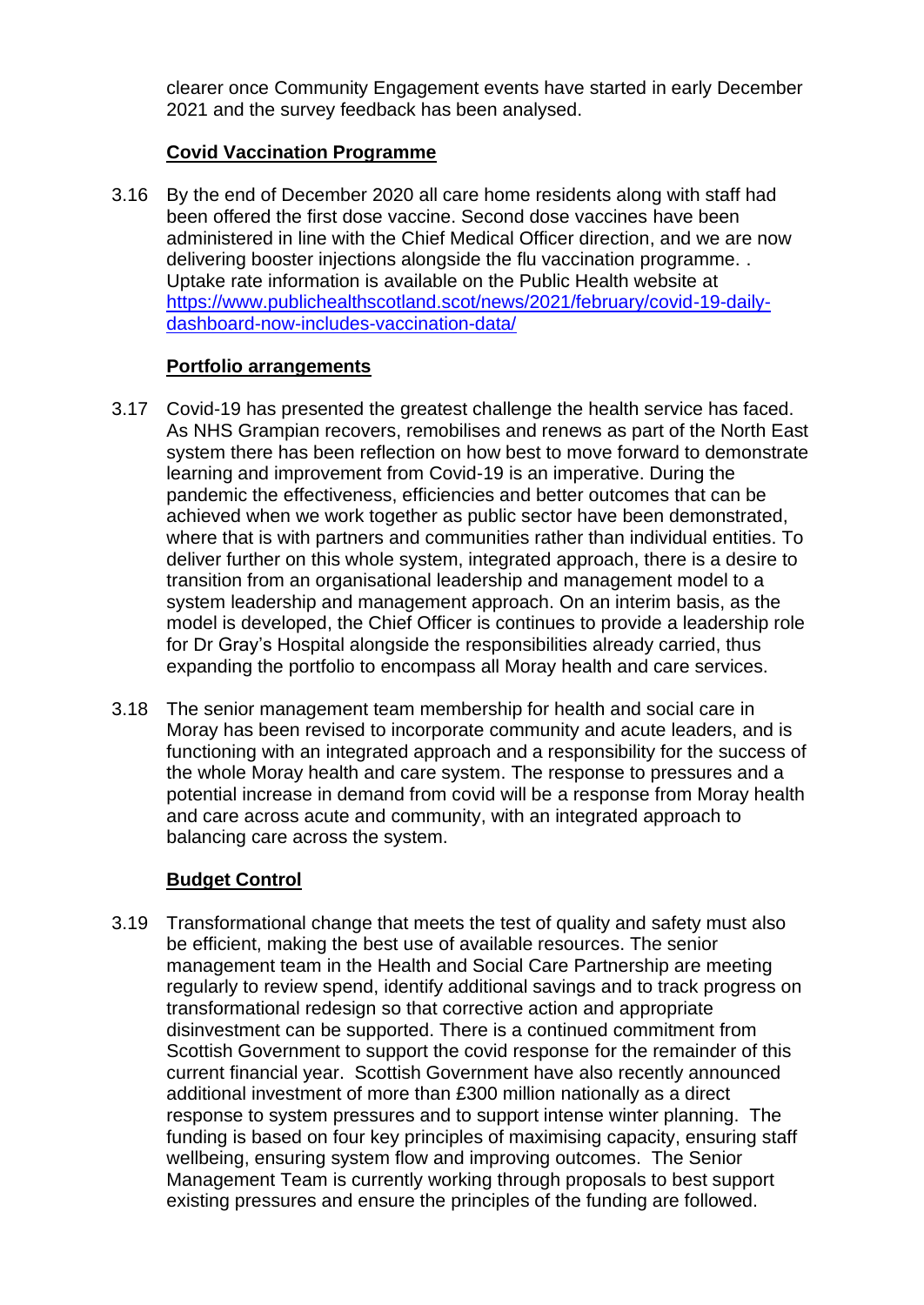## **4. KEY MATTERS RELEVANT TO RECOMMENDATION**

- 4.1 We remain in a pandemic response phase, and are stepping up quickly where that is required. In parallel, there is the opportunity to accelerate work to achieve the MIJB ambitions as set out in the Strategic Plan and Home First is the programme designed to do that, with the opportunities of an expanded portfolio of health and care that encompasses Dr Gray's Hospital on an interim basis.
- 4.2 The challenges of finance have not gone away and there remains the need to address any underlying deficit. Funding partners are unlikely to have the ability to cover overspends going forwards. Winter/covid funding will only cover additional expenditure in the short-term and so it is important to understand the emerging landscape.
- 4.3 Transformational change, or redesign, that provides quality and safe services, whilst bringing more efficient ways of operating, will be the focus for the senior management team as the route to operating within a finite budget, while meeting the health and care needs of the Moray population.
- 4.4 Remobilisation has begun, and will build from achievements and learning from the current pandemic phase. The interdependencies between services will need to form part of the assessment on how we remobilise, as no part of the system operates in isolation. While the demand on the health and care system continues to be immense, we will continue to plan for the longer term to ensure that services will remain responsive to our community.

## **5. SUMMARY OF IMPLICATIONS**

#### **(a) Corporate Plan and 10 Year Plan (Local Outcomes Improvement Plan (LOIP)) and Moray Integration Joint Board Strategic Plan "Moray Partners in Care 2019 – 2029"**

Working with our partners to support people so they can cope with, and where possible, overcome the health and wellbeing challenges they may face.

Ensuring that the right care is provided at the right place at the right time when people are in need. Ensuring that our systems are as simple and efficient as possible.

## **(b) Policy and Legal**

The Chief Officer continues to operate within the appropriate level of delegated authority, ensuring that the MIJB is sighted on key issues at the earliest opportunity, and continues to influence and agree the strategic direction.

## **(c) Financial implications**

There are no financial implications arising directly from this report. The Chief Finance Officer continues to report regularly on actual expenditure to ensure